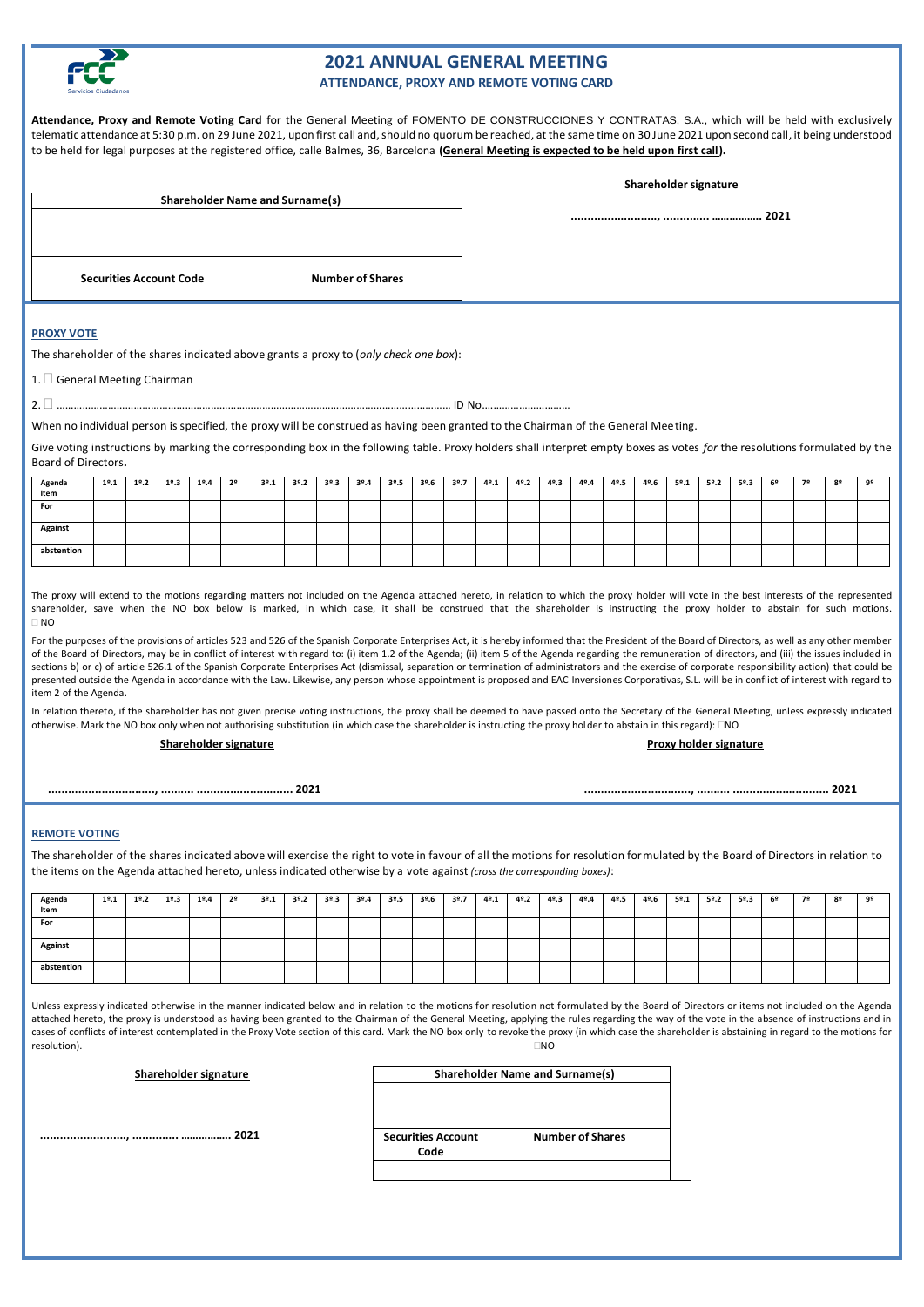### **RIGHT TO ATTEND**

General Meetings may be attended by shareholders who hold at least one share, including shareholders with no voting rights, whose ownership appears in the corresponding entries of the share register at least five (5) days before the date of the General Meeting,

#### **PROXY VOTE**

All shareholders with a right to attend may be represented at the General Meeting by a proxy holder, who need not necessarily be a shareholder. To do so, shareholders must complete the Proxy Vote section of the present card, which must be signed by the shareholder and the proxy holder in the designated spaces. The proxy can be sent to the Company by hand delivery, post, electronic media or other remote communication channels as set out by the Company Bylaws, General Meeting Regulations, information contained in the notice of the General Meeting and on the Company's website [\(www.fcc.es\)](http://www.fcc.es/).

Proxy letters may be issued from the day of publication of the call and should be received by the Company at least twenty-four (24) hours in advance of the time scheduled for the General Shareholders Meeting, that is, before 5.30 pm on 28 June 2021. Otherwise, votes will be considered as not cast.

#### **REMOTE VOTING**

Shareholders may remotely cast their votes via post, an electronic medium or the Company's website (www.fcc.es) following publication of the notice of the General Meeting according to the corresponding instructions specifying how to do so on each screen of the cited web page.

- To vote by post, shareholders must duly complete, sign and send the present card to the Company.
- Shareholders can cast their votes remotely from the Company's website [\(www.fcc.es\)](http://www.fcc.es/) by going to the section "Accionistas e inversores" (Shareholders and Investors) in the area dedicated to the General Meeting, and then following the corresponding instructions appearing on each screen of the cited web page. Electronically cast votes will be issued under a recognised electronic signature.

Votes issued by any of the channels specified above must be received by the Company at least twenty-four (24) hours before the day immediately preceding the scheduled General Meeting upon first call, that is, before 5.30 pm on 28 June 2021. Otherwise, votes will be considered as not cast.

Likewise, remote votes cast by any of the channels listed above will be invalid:

- By subsequent and express revocation through the same medium employed to cast the vote and by the deadline to do so.
- By actual attendance of the voter at the General Meeting.

### **AGENDA**

**1. Financial statements and corporate management.**

- **1.1. Examination and approval, if applicable, of the financial statements and management reports corresponding to fiscal year 2020 of the company Fomento de Construcciones y Contratas, SA and its Consolidated Group.**
- **1.2. Examination and approval of corporate management in 2020.**
- **1.3. Examination and approval, where pertinent, of non-financial reporting corresponding to the year ended 31 December 2020 which is part of the consolidated management report.**
- **1.4. Examination and approval, where pertinent, of the proposed application of the 2020 profits.**
- **2. Appointment of Ms Alicia Alcocer Koplowitz as proprietary director.**
- **3. Modification of the Articles of Association of the Company:**
	- **3.1. Modification of article 6 ("Shares") of the Second Title (Capital Stock and Shares) of the Articles of Association.**
	- **3.2. Modification of articles 14 ("Responsibilities of the General Shareholders Meeting"), 18 ("Legal standing with regard to attending the Shareholders Meeting"), 19 ("Proxy"), 20 ("Remote casting of votes"), 24 ("Right to information ") and 26 (" Deliberations. Adopting resolutions. Minutes") for Section 1 (regarding the General Shareholders Meeting) of the Third Title (regarding the Governance of the Company) of the Articles of Association.**
	- **3.3. Incorporation of a new article 18 bis ("Attendance at the General Shareholders Meeting by electronic means. Exclusively telematic Shareholders Meetings") to Section 1 (regarding the General Shareholders Meeting) of the Third Title (regarding the Governance of the company) of the Articles of Association**
	- **3.4. Modification of articles 28 ("Members"), 30 ("Requirements and duration of the position"), 36 ("Executive Committee and Manag ing Director") and 37 ("Functioning of the Executive Committee") of Section 2 (regarding the Board of Directors) of the Third Title (regarding the Governance of the Company) of the Articles of Association.**
	- **3.5. Modification of article 38 ("Remuneration") of Section 2 (regarding the Board of Directors) of Title Three (regarding the Governance of the Company) of the Articles of Association.**
	- **3.6. Modification of articles 40 ("The Audit and Control Committee") and 41 ("The Appointments and Remuneration Committee") of Sec tion 3 (regarding the Board Committees) of the Third Title (regarding the Governance of the Company) of the Articles of Association.**
	- **3.7. Modification of articles 44 ("Formulation of the financial statements") and 46 ("Deposit of the accounts") of the Fifth Title (regarding the Business Year and Financial Statements) of the Articles of Association.**
- **4. Modification of the Regulations for the Company's General Shareholders' Meeting:**
	- **4.1. Modification of articles 4 ("General Shareholders Meeting") and 6 ("Powers of the General Shareholders Meeting") of Title I (Concept, Classes and Functions of the General Shareholders Meeting) of the Regulations governing the General Shareholders Meeting.**
	- **4.2. Modification of articles 9 ("Information available from the date of the call") and 11 ("Proxies") of Chapter II (Preparation for the General Shareholders Meeting) of Title II (Call and preparation for the General Shareholders Meeting) of the Regulations for the General Shareholders Meeting.**
	- **4.3. Modification of articles 12 ("Right and duty of attendance"), 15 ("Presidency, Secretary and Board of the General Shareholders Meeting") and 16 ("Constitution of the General Shareholders Meeting"), and incorporation of a new article 14 bis ("Attendance at the General Meeting by electronic means. Exclusively telematic Shareholders Meetings") to Chapter I (Constitution of the Meeting) of Title III (Holding of the General Shareholders**
	- **4.4. Modification of articles 17 ("Requests to speak") and 19 ("Right to information during the Meeting") of Chapter II (Shareholders' speaking time) of Title III (Holding of the General Shareholders Meeting) of the Regulations for the General Shareholders Meeting.**
	- **4.5. Modification of articles 20 ("Voting on proposed resolutions"), 22 ("Remote casting of votes") and 26 ("Minutes of the Meeting") of Chapter III (Voting and documentation of resolutions) of Title III (Holding of the General Shareholders Meeting) of the Regulations for the General Shareholders Meeting.**
	- **4.6. Elimination of the Final Provision of the Regulations for the General Shareholders Meeting.**
- **5. Remuneration of the members of the Board of Directors:**
	- **5.1. Remuneration of the members of the Board of Directors corresponding to the 2020 business year.**
	- **5.2. Submission to a vote of an advisory nature of the Annual Director Remuneration Report corresponding to the 2020 business year.**
	- **5.3. Approval of the Directors' Remuneration Policy.**
- **6. Distribution of a scrip dividend through (i) a share capital increase for a determinable amount by issuing new ordinary shares of 1 euro par value each, without issue premium, of the same class and series as those currently in circulation, charged against reserves; and (ii) the offer of the acquisition of free allocation rights at a guaranteed price (€ 0,40 right). Express provision for the possibility of incomplete allocation. Delegation of powers.**